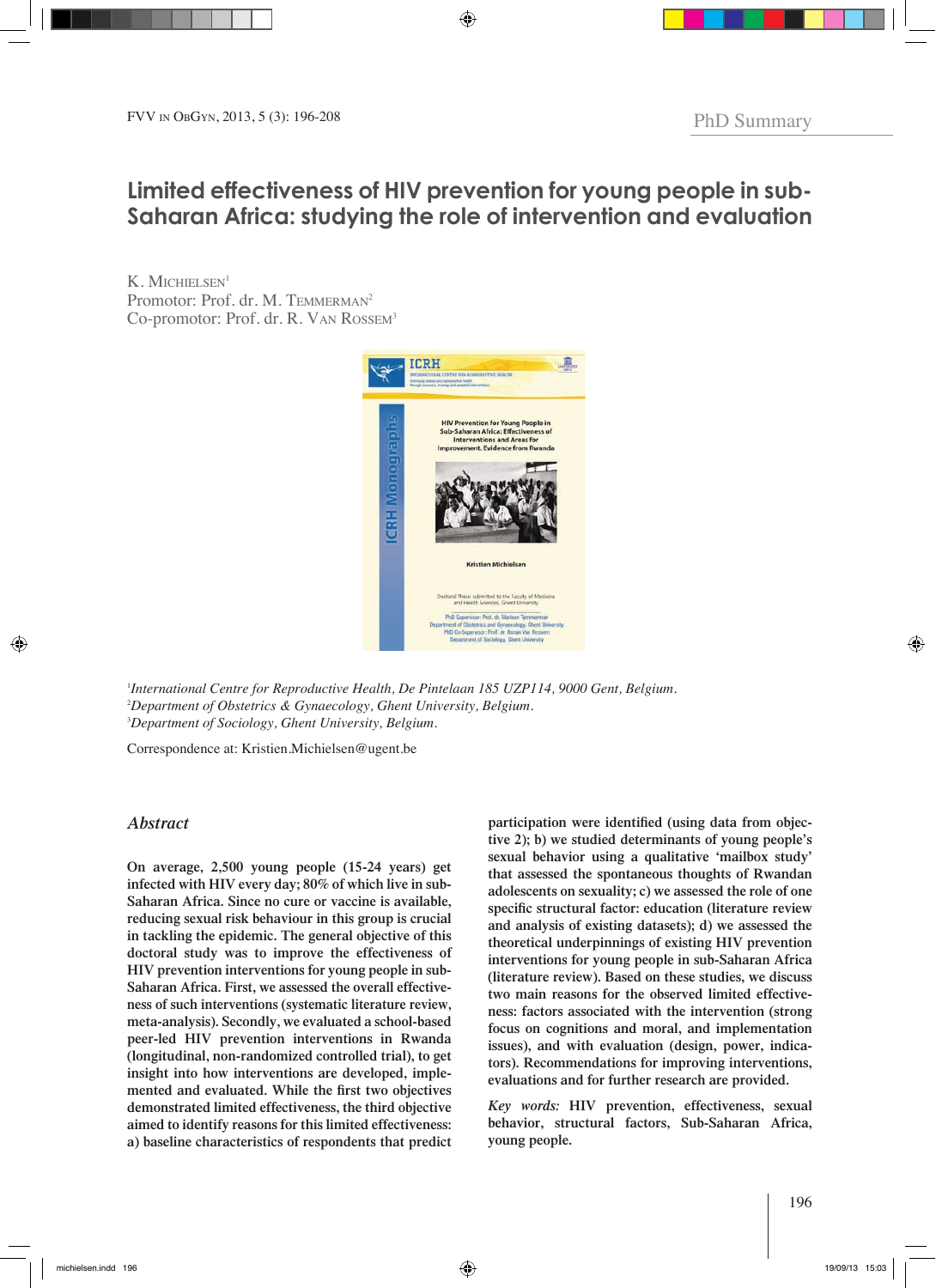Recent UNAIDS data show that an estimated 34 million people [31.6 million-35.2 million] were living with HIV worldwide in 2010. This means that about  $1\%$  of the adult world population is infected with the virus. One region is particularly touched by the HIV epidemic. In 2010, 70% of the new HIV infections occurred in sub-Saharan Africa. This part of the world hosts two thirds of all HIVpositive people, while it is home to only 12% of the world population (UNAIDS, 2011a). Within this region, particularly young people are severely affected by the epidemic; on average, 2,500 young people (15-24 years) get infected with HIV every day of which 80% in sub-Saharan Africa. This is reflected in a regional HIV prevalence of 1.4%  $[1.1\% - 1.8\%]$  in young men and 3.3%  $[2.7\% - 4.2\%]$ in young women, making young people an essential population for turning the tide of the epidemic. (Marston and King, 2006; Coates et al., 2008).

Only recently more positive news was reported. UNAIDS data indicated that in 22 sub-Saharan African countries, HIV incidence declined by more than 25% between 2001 and 2009, including in some of the world's largest epidemics like Ethiopia, Nigeria, South Africa, Zambia and Zimbabwe. But, even though the epidemic seems to be leveling off, with an HIV incidence of 1.9 million [1.7 million-2.1 million], it remains at an unacceptably high level. (UNAIDS, 2011)The changes in HIV incidence are most marked among young people. HIV incidence declined among young people aged 15 to 24 years in 16 of the 21 countries most affected by HIV. These declines have occurred amid signs of changes in sexual behaviour.

In many sub-Saharan African countries, young people aged 15 to 24 years make up over one third of the population. This means that in this region a large number of people is about to start their sexual lives or have just started it (Wellings et al., 2006). These young people are particularly vulnerable to HIV infection and poor sexual and reproductive health; due to the combination of universal risktaking behaviours that emerge during adolescence, such as alcohol consumption, sexual initiation, and several individual, social and structural factors, including limited knowledge and skills with regard to sexual and reproductive health issues, poverty and gender imbalance (Unfpa, 2008). The World Health Organization estimated that nearly two thirds of premature deaths and one third of the total disease burden in adults are associated with conditions or behaviours that began in youth, such as drinking, unprotected sex or exposure to violence (WHO, 2008). Hence, as Coates puts it "Nothing should be

more important than a major focus on young people" (Coates et al., 2008).

This doctoral study focusses on prevention of sexual transmission of HIV in young people in sub-Saharan Africa. Figure 1 indicates that focusing on prevention of sexual transmission of HIV among young people is only one of the many ways of managing the HIV/AIDS epidemic.

Over a decade ago, Merson (Merson et al., 2000) concluded a review on the effectiveness of HIV prevention interventions by stating that there is a dearth of evaluated prevention interventions for young people. Since, the number of evaluations and literature reviews is increasing. Literature reviews have assessed the impact of HIV prevention on youth in specific settings, such as schools (Gallant and Maticka-Tyndale, 2004; Paul-Ebhohimhen et al., 2008), or with particular tools like mass media (Bertrand and Anhang, 2006). Others have focused on specific behaviours, for example condom use (Foss et al., 2007), or geographical regions (Merson et al., 2000; Speizer et al., 2003; Magnussen et al., 2004; Kirby et al., 2007), and even others have focused on types of outcomes, e.g. including only evaluations that report on biological outcomes (Ross, 2010).

Three common messages dominate these reviews. Firstly, there is a paucity of evaluated HIV prevention interventions for young people, specifically in the severely affected region of sub-Saharan Africa. Secondly, the quality of evaluation designs is relatively low, hence the level of evidence is questionable. Thirdly, the current evidence paints a mixed picture: while interventions generally succeed in increasing knowledge and, to a lesser extent, changing attitudes, the effectiveness on self-reported behaviour is more ambiguous and effectiveness to reduce HIV incidence has not been shown. Given the focus of these reviews (thematically, geographically or methodologically), none of these reviews focused specifically on HIV prevention interventions for young people in sub-Saharan Africa.

# **Objectives**

Given that young people remain at the centre of the HIV epidemic, the general objective of this study was to improve the effectiveness of HIV prevention interventions for young people in sub-Saharan Africa.

To this end, we identified four specific objectives (see Figure 2):

– To assess the overall effectiveness of HIV prevention interventions for young people in sub-Saharan Africa;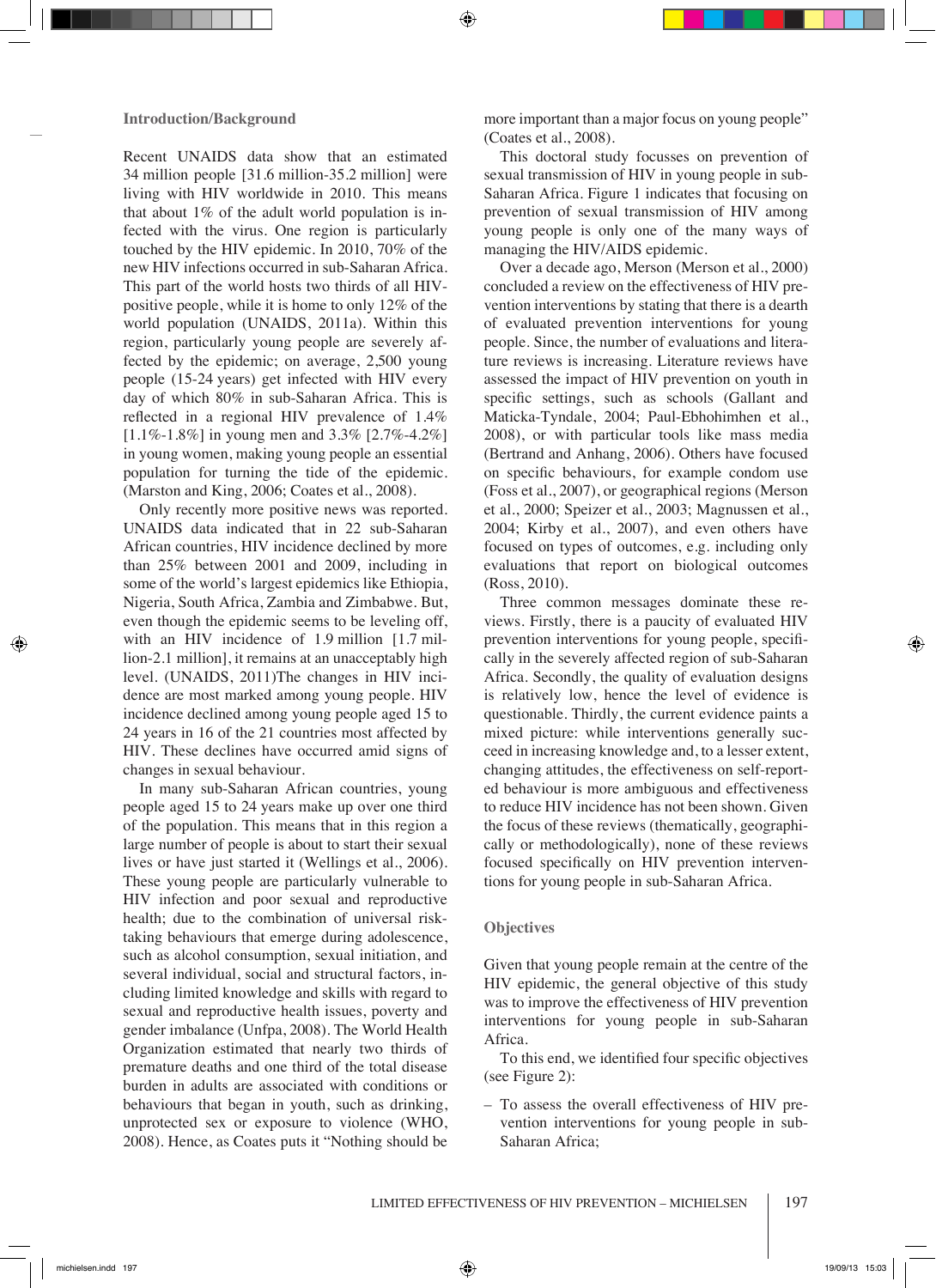| Ways of managing the HIV epidemic                                                                              |  |                  |                                                                                                          |                             |  |  |  |
|----------------------------------------------------------------------------------------------------------------|--|------------------|----------------------------------------------------------------------------------------------------------|-----------------------------|--|--|--|
| Care and support<br>Treatment of HIV<br>for people<br>infected with and<br>positive persons<br>affected by HIV |  | Influence policy | Reduce the<br>impact of HIV on<br>society (education<br>sector, health<br>sector,<br>$e_{\rm conomy,}$ ) | Prevention of<br><b>HIV</b> |  |  |  |
|                                                                                                                |  |                  |                                                                                                          |                             |  |  |  |
|                                                                                                                |  |                  |                                                                                                          |                             |  |  |  |

| Ways of preventing HIV infection     |                                                                    |                                                                          |  |  |  |  |
|--------------------------------------|--------------------------------------------------------------------|--------------------------------------------------------------------------|--|--|--|--|
| Prevention of sexual<br>transmission | Prevention through blood (blood<br>transfusion and needle sharing) | Prevention of vertical<br>transmission (mother-to-child<br>transmission) |  |  |  |  |
|                                      |                                                                    |                                                                          |  |  |  |  |

| Ways of preventing sexual transmission of HIV                                      |                                                                                                                                                                                                                |                                              |  |                           |  |  |
|------------------------------------------------------------------------------------|----------------------------------------------------------------------------------------------------------------------------------------------------------------------------------------------------------------|----------------------------------------------|--|---------------------------|--|--|
| Biomedical (male<br>circumcision,<br>microbicides,<br>treatment as<br>prevention,) | Behavioural (increase<br>condom use, reduce<br>number of sex<br>partners, increase age<br>of sexual debut, reduce<br>concurrent<br>partnerships, reducing<br>the age gap between<br>partners, HIV<br>testing,) | Structural (education,<br>povertyreduction,) |  | Combination<br>prevention |  |  |
|                                                                                    |                                                                                                                                                                                                                |                                              |  |                           |  |  |

| Target groups of HIV prevention through sexual transmission |              |                              |            |                       |  |  |
|-------------------------------------------------------------|--------------|------------------------------|------------|-----------------------|--|--|
| General<br>population                                       | Young people | Men who have<br>sex with men | Sexworkers | Mobile<br>populations |  |  |

- To assess the effectiveness of a peer-led schoolbased HIV prevention intervention in Rwanda;
- To identify and study possible reasons for the observed limited effectiveness of HIV prevention interventions for young people in sub-Saharan Africa;
- To formulate recommendations to improve the effectiveness of HIV prevention for young people.

These objectives were reached using a mix of different quantitative and qualitative methodologies. The advantage of combining several research methods is that they can counteract each other's weaknesses while taking advantage of the particular strengths of each method; combining research methods most likely results in a more complete picture of the topic under study.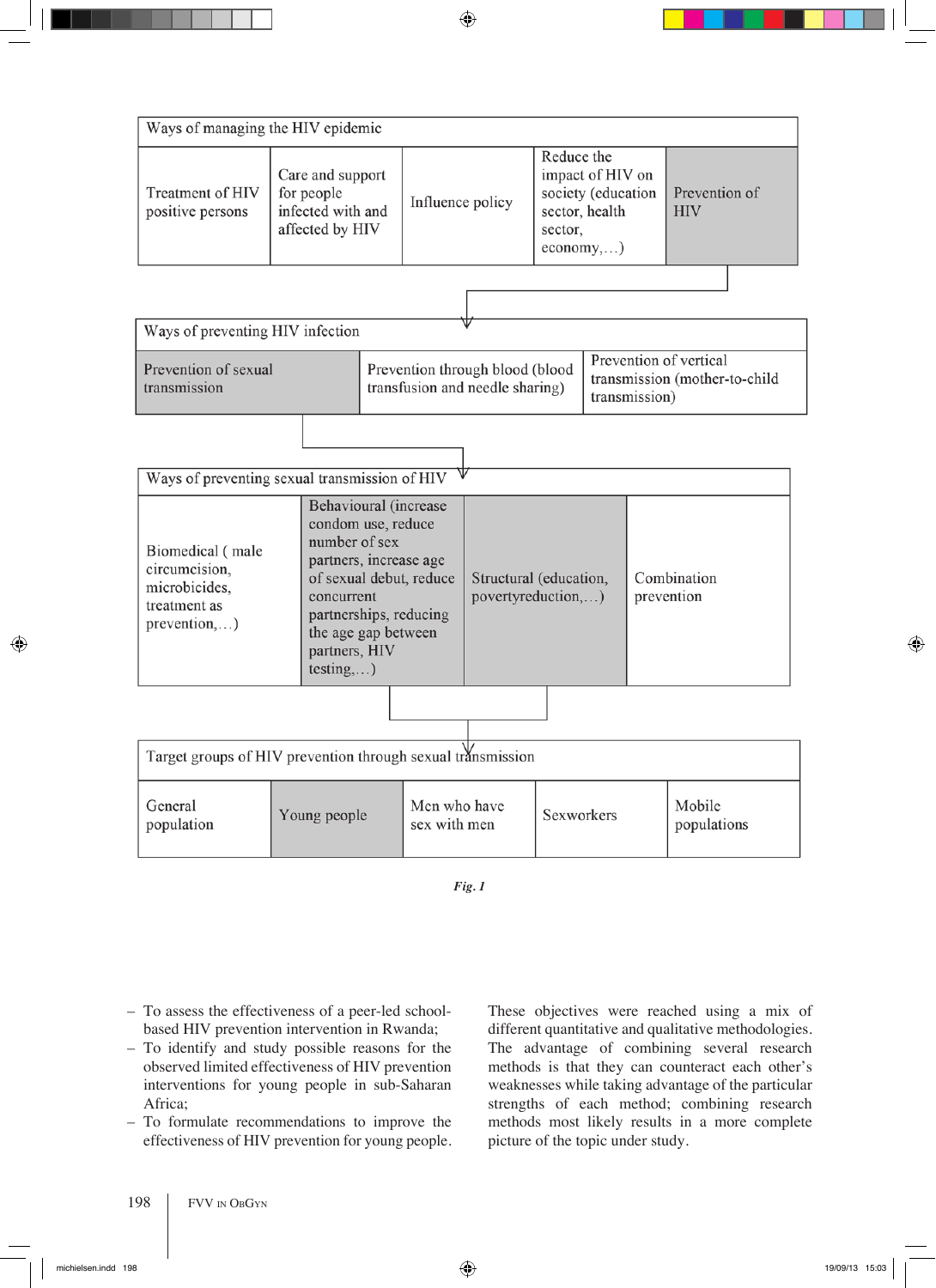

*Fig. 2.* — Overview of doctoral research objectives

The study was approved by the Ethics Commission of the Ghent University Hospital (2008/485), the Rwanda National Ethical Committee (42/ RNEC/2009), the Rwandan Institute for Statistics (130/2009/INSR) and the Rwandan National AIDS Commission (0135/CNLS/2009/S.E). All participants provided informed consent.

#### **Methods and Results**

*1. To assess the overall effectiveness of HIV prevention interventions for young people in sub-Saharan Africa (Michielsen et al., 2010)*

Literature reviews on the effectiveness of particular types of HIV prevention interventions for young people and other populations in sub-Saharan Africa and other regions, suggest a limited effectiveness of such interventions in changing sexual behaviour and reducing HIV incidence. However, a literature study and meta-analysis on the effectiveness of HIV prevention interventions for the specific population of young people in sub-Saharan Africa, that allows drawing overall conclusions on their effectiveness, was missing. Studying evaluations of HIV prevention interventions for young people also provides insights in possible reasons for their success/failure.

Recommendations from the PRISMA statement for conducting and reporting on systematic literature reviews and meta-analyses were followed. Study eligibility and extraction procedures were specified in a systematic review protocol. Using pre-defined search terms, articles were sought in online databases, on websites of relevant international organizations, in reference lists and on Google Scholar. In total, 31 articles met the inclusion criteria (published between January 1990 and December 2008; focus on the general population of young people aged 10-25 years; report on an intervention taking place in sub-Saharan Africa; report an evaluation aiming to reduce sexual risk taking; have a control group), reporting on 28 interventions.

Most interventions were set in schools  $(n = 16)$ . Four interventions combined school and communi-

tylevelactivities, whereas eight were only community-based. The majority were in urban areas  $(n = 15)$  or in a combination of urban and rural settings  $(n = 10)$ . Duration of intervention ranged from an hour-long reading of an illustration book to intensive sexual health education over 3 years, combining teacher-peer activities in school, with community activities and provision of youth friendly health services. Seventeen contained elements of peer education, of which five relied solely on peer workers. Difficulties with implementing planned activities were reportedly common and differential exposure to intervention was high.

Two hundred and seventeen outcome measures were extracted: 88 early (within 1 year of intervention) and 129 late outcomes (more than 1 year after the end of the intervention). No positive effects on sexual behaviour (being sexually active, recent sexual activity, number of sexual partners) were detected and condom use at last sex only increased among males [relative risk =  $1.46$ ; 95% confidence inter $val = 1.31-1.64$ , but remained at a low level. One study reported a reduction of herpes simplex virus-2, but not HIV incidence. Effects were larger in males, in highly exposed youth and in younger adolescents.

There is a paucity of qualitatively evaluations of HIV prevention interventions for young people in sub-Saharan Africa. Given the extent of the problem, surprisingly little information was available: only 28 studies were identified with as few as two studies collecting biological endpoints, and many studies had suboptimal study designs. There were very few commonalities in study design and interventions tested, perhaps suggesting that there is little consensus on the optimal approach to these interventions and that few studies have built upon previous knowledge in a linear fashion.

A number of studies ascribed the limited impact of interventions to poor implementation of the interventions (e.g. reluctance of teachers and health professionals to discuss condom use with youth, resource constraints and general disorganization). But limited effectiveness might also stem from flaws in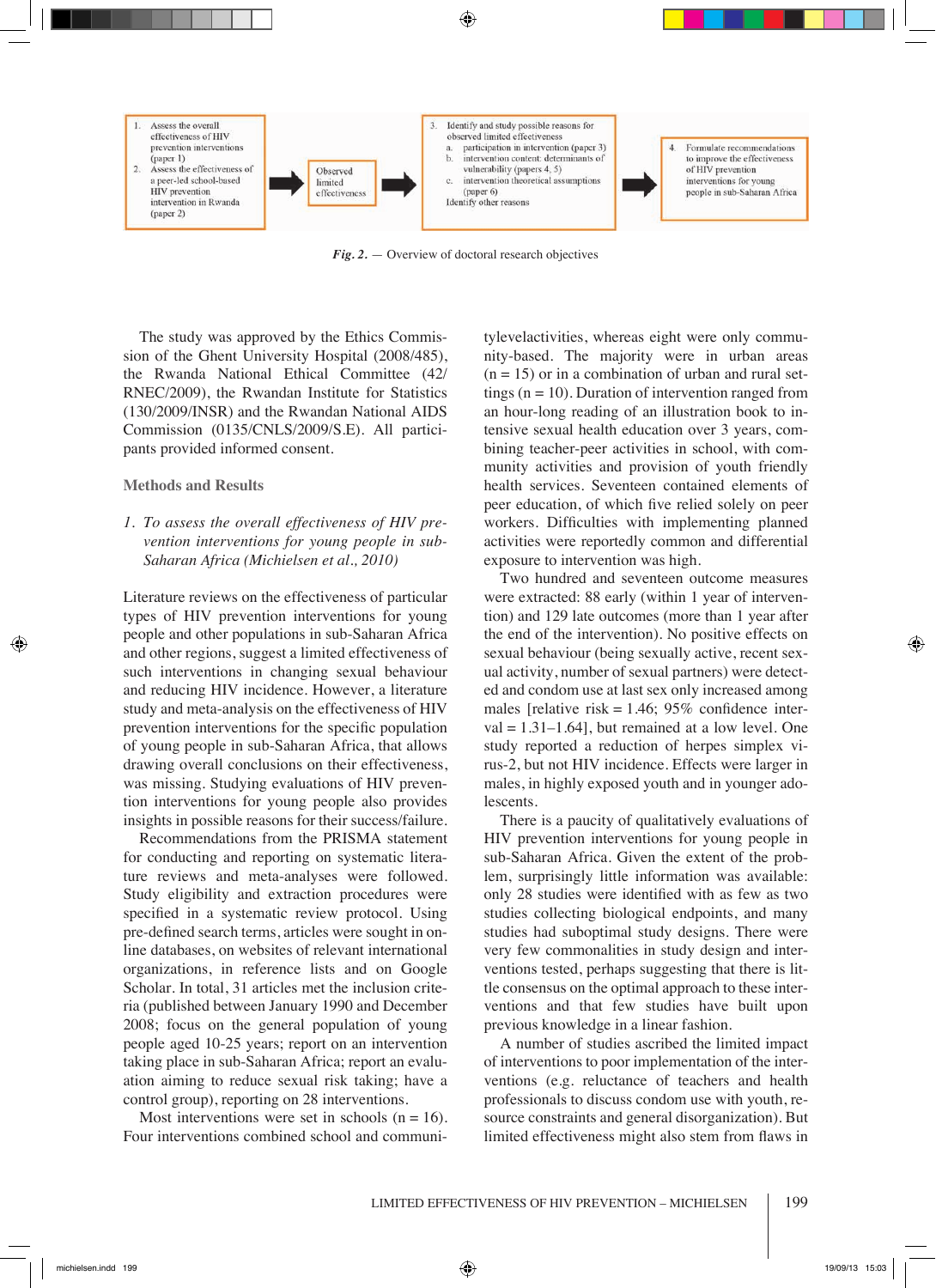the assumptions underlying HIV risk reduction interventions. Although the interventions varied markedly in the setting and delivery strategies they adopted, they predominantly focused on HIV/AIDS as a means of changing sexual risk behaviour. However, the existence of a direct causal link between sexual behaviour and HIV infection does not mean that the converse is true. From an ecological perspective, HIV/AIDS is only one factor among a great number of interacting factors which operate on different levels to influence sexual behaviour.

*2. To assess the effectiveness of a peer-led schoolbased HIV prevention interventions in Rwanda (Michielsen et al., 2012)*

To get more hands-on insight into how such interventions are developed, implemented and evaluated we evaluated a peer-led school-based HIV prevention intervention in Rwanda. The intervention took place in all fifteen secondary schools in the district of Bugesera (Rwanda) and was developed and implemented by the Rwandan Red Cross. The general objective of the peer education program was to reduce sexual risk behavior and to promote sexual and reproductive health in the secondary school communities by activating the anti-AIDS-clubs in the schools. The intervention consisted of an initial sixday training for five students (peer educators) of each participating school, as well as for one teacher per school who was tasked with supporting the peer educators in their daily activities. The training consisted of information on the Red Cross and its main principles, HIV/AIDS, sexually transmitted diseases, family planning and pregnancies, the role of the peer educator (what is expected of a peer educator and what is the deontology of a peer educator?) and teaching methods (how to best approach students and how to transmit messages and counsel?). School principals attended a half-day information session on the program. The peer educators were selected by the disciplinary teacher, who lives in the school and knows the students well, based on a number of predefined criteria (personal characteristics, sex, study year).

We used a longitudinal nonrandomized controlled trial. In fourteen schools (eight intervention and six control schools) 1,950 students completed a standardized questionnaire at baseline. We undertook two additional measurements, six (T1) and twelve months (T2) in the intervention. Statistical analyses were done in Stata and SAS, using propensity score matching, generalized estimation equations and multivariate regression analysis. The overall retention rate was 72%. The effectiveness results are presented in Table I.

The evaluation study in Rwanda confirmed the difficulty of changing young people's sexual behaviour: the intervention did succeed in increasing young people's perception that AIDS is a serious disease and reduced self-reported enacted stigma. However, multivariate analyses showed no significant differences in sexual risk behavior (being sexually active, sex in last six months, condom use at last sex) between intervention and control group. Dose-effect analyses found that active participants had increased knowledge, but did not change their behaviour more than passive participants.

Large proportion of students in the intervention schools did not participate at either point in time  $(43.4\% \text{ at } T1 \text{ and } 46.5\% \text{ at } T2)$ . In a supplementary dose–response analysis among students from the intervention schools only, we investigated whether more intensive participation in the peer education program affected any of the seven dependent variables. Only for knowledge of HIV we observed a statistically significant time\*participation score at T2, yet the effects of higher participation on were minimal and not behaviorally meaningful.

The limited effectiveness of this intervention parallels the problems identified in the literature review and meta-analysis. The intervention was confronted with implementation problems: in the second half of the intervention not all activities that were planned took place because of internal organizational problems. Nevertheless, these problems only occurred in the second part of the intervention, not explaining the limited effect at T1.

Analyzing this and other interventions, we identified several reasons for the observed limited effectiveness of peer education. Firstly, intervention activities (spreading information) are not tuned to objectives (changing behavior). The objectives of the intervention are very broad (to reduce sexual risk behavior and to promote sexual and reproductive health in the secondary school communities), as is the case in many other peer education interventions, while the methodologies used are rather limited (informative, sensitizing methodologies such as theatre, songs, counseling). It has been amply demonstrated and discussed that increasing knowledge alone will not change sexual behavior (Kirby et al., 1994; James et al., 2004; Odu et al., 2008), since sexual behavior is also determined by a number of other factors. For example, we cannot expect young people to use more condoms by only talking about condoms and not providing them in the schools. Furthermore, the intervention strongly focussed on individual determinants of sexual behaviour, perhaps neglecting other determinants of sexual behavior on different levels: personal, inter-personal, institutional, socio-cultural, structural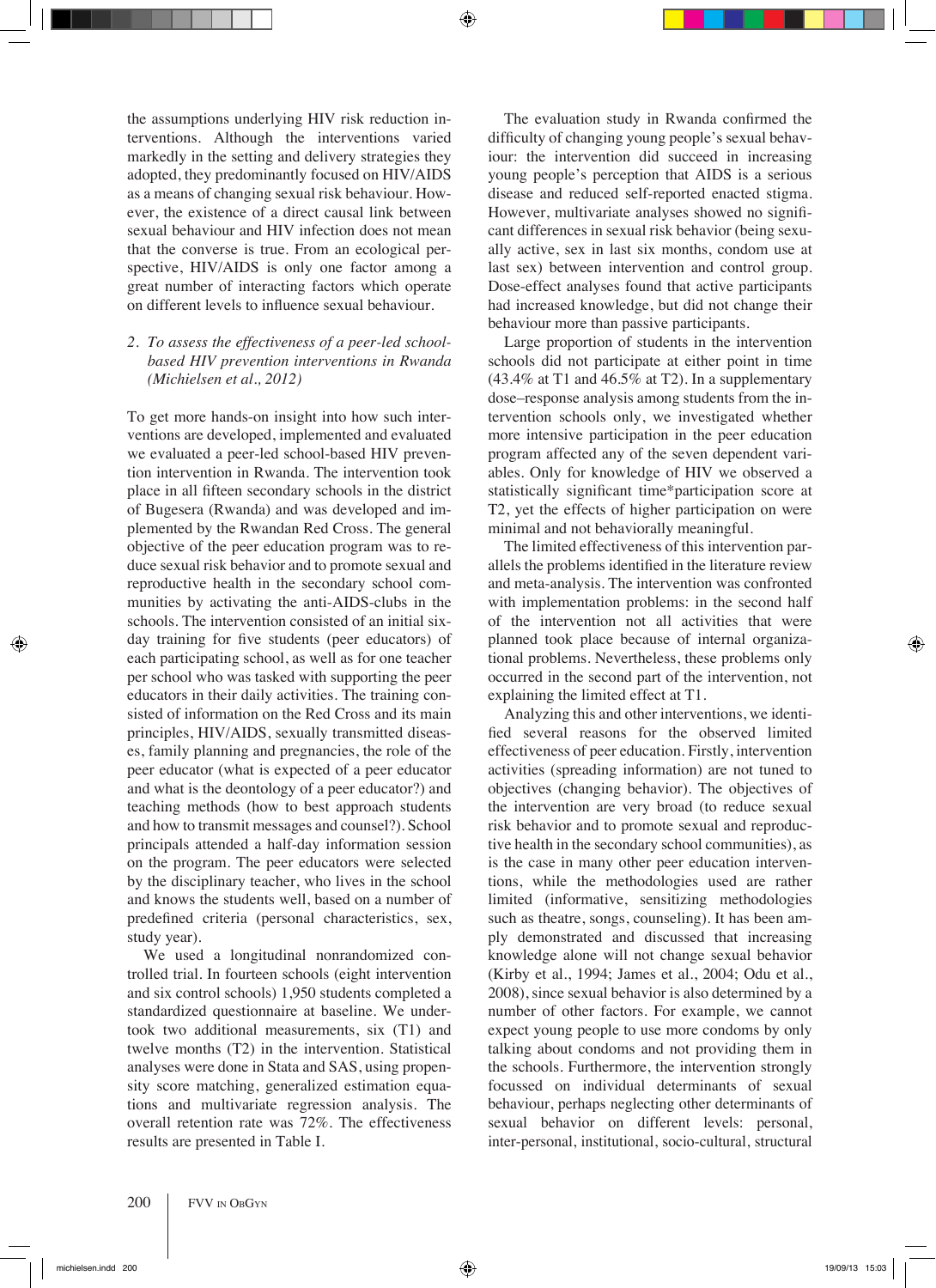|                                                                                                          | <b>Ever had</b><br>sexual<br>intercourse<br>OR [95%CI] | Had sex in last<br>6 months<br>OR [95%CI] | <b>Condom</b> use<br>at last sex<br>OR [95%CI] | Knowledge<br>of HIV<br>protection<br>modes<br>Bèta-<br>coefficient<br>$[95\%CI]$ | <b>Perceived</b><br>susceptibility<br>Bèta-<br>coefficient<br>$[95\%CI]$ | <b>Perceived</b><br>severity<br>Bèta-<br>coefficient<br>$[95\%CI]$ | <b>Enacted</b><br>stigma<br>Bèta-<br>coefficient<br>$[95\%CI]$ |
|----------------------------------------------------------------------------------------------------------|--------------------------------------------------------|-------------------------------------------|------------------------------------------------|----------------------------------------------------------------------------------|--------------------------------------------------------------------------|--------------------------------------------------------------------|----------------------------------------------------------------|
| Intervention<br>(ref. control<br>group)                                                                  | 1.12<br>$[0.82 - 1.52]$                                | 1.24<br>$[0.80 - 1.92]$                   | 1.22<br>$[0.76 - 1.94]$                        | $-0.11$<br>$[-0.23 - 0.00]$                                                      | 0.57<br>$[0.27 - 0.86]$ *                                                | $-0.65$<br>$[-0.92 - 0.38]$ *                                      | 0.18<br>$[0.12 - 0.25]$ *                                      |
| Month (T1)<br>(ref. baseline)                                                                            | 1.84<br>$[1.58 - 2.14]$ *                              | 1.46<br>$[1.04 - 2.05]$ *                 | 1.28<br>$[0.73 - 2.26]$                        | 0.25<br>$[0.16 - 0.35]$ *                                                        | $-0.21$<br>$[-0.44 - 0.02]$                                              | $-2.00$<br>$[-2.25 - 1.75]$ *                                      | $-0.08$<br>$[-0.12 -$<br>$-0.04$ <sup>*</sup>                  |
| Month (T2)<br>(ref. baseline)                                                                            | 2.37<br>$[1.99-2.82]*$                                 | 1.17<br>$[0.79 - 1.74]$                   | 1.31<br>$[0.74 - 2.32]$                        | 2.40<br>$[2.29 - 2.51]$ *                                                        | $-0.35$<br>$[-0.58 - 0.12]$ *                                            | $-2.14$<br>$[-2.39 - 1.88]$ *                                      | $-0.07$<br>$[-0.11]$<br>$-0.02$ <sup>*</sup>                   |
| Intervention*<br>Month T1                                                                                | 0.97<br>$[0.78 - 1.20]$                                | 0.80<br>$[0.50 - 1.28]$                   | 0.73<br>$[0.35 - 1.53]$                        | $-0.15$<br>$[-0.30 - 0.01]*$                                                     | $-0.29$<br>$[-0.65 - 0.07]$                                              | 0.38<br>$[0.00 - 0.76]$                                            | $-0.08$<br>$[-0.15 -$<br>$-0.02$ <sup>*</sup>                  |
| Intervention*<br>Month T <sub>2</sub>                                                                    | 1.27<br>$[0.98 - 1.64]$                                | 1.21<br>$[0.71 - 2.05]$                   | 0.75<br>$[0.36 - 1.57]$                        | $-0.19$<br>$[-0.36 - 0.02]$ *                                                    | 0.02<br>$[-0.34 - 0.37]$                                                 | 0.73<br>$[0.36 - 1.11]$ *                                          | $-0.05$<br>$[-0.13 - 0.02]$                                    |
| Alcohol – at least<br>once a month<br>(ref. never)                                                       | 2.17<br>$[1.65 - 2.84]$ *                              | 1.68<br>$[1.22 - 2.31]$ *                 | $\overline{a}$                                 | $\overline{a}$                                                                   | $\frac{1}{2}$                                                            | $\overline{a}$                                                     | $\overline{a}$                                                 |
| Alcohol - at least<br>once a week (ref.<br>never)                                                        | 3.92<br>$[2.59 - 5.91]$ *                              | 4.64<br>$[3.09 - 6.97]$ *                 | $\overline{a}$                                 | $\overline{a}$                                                                   | $\overline{a}$                                                           |                                                                    | $\overline{a}$                                                 |
| Sexual Self-<br>Concept                                                                                  | 1.18<br>$[1.12 - 1.25]$ *                              | 1.11<br>$[1.05 - 1.18]$ *                 | $\overline{a}$                                 | $\overline{a}$                                                                   | $-0.12$<br>$[-0.16 - 0.08]$ *                                            | $\overline{a}$                                                     | $-0.01$<br>$[-0.02 -$<br>$0.001*$                              |
| Locus of control<br>*significant at level 0.05, all models controlled for the propensity score variable. |                                                        | ÷,                                        |                                                | $\overline{a}$                                                                   |                                                                          | 0.07<br>$[0.03 - 0.11]$ *                                          |                                                                |

**Table I.** — Results of the Peer Education intervention on sexual behavior, HIV knowledge and attitudes.

(e.g. the socio-ecological model of Bronfenbrenner (Bronfenbrenner, 1979)).

Secondly, young people prefer receiving HIV information from other sources than peers. In our study students we asked to indicate the two main channels through which they would prefer to receive information on HIV: friends ranked sixth as a preferred source of information, after radio, parents, television, teachers and medical experts (docters/ nurses).

Finally, outcome indicators are not adequate and the context of the relationship in which sex occurs and the context in which sex occurs is ignored. In this and many other evaluation studies, internationally recognized indicators are used: 'condom use at last sex' (if this increases the intervention is considered successful), 'recent sexual activity' (if this decreases, the intervention is considered successful),

the 'number of sexual partners in the last 6 months' (if this decreases the intervention is considered successful). We argue that these indicators might not be adequate to measure the actual risks taken by the respondents. By using these indicators individually and by neglecting the relationships or context in which these sexual activities take place, these indicators ignore that young people can have healthy sexual relationships.

*3. To identify and study possible reasons for the observed limited effectiveness of HIV prevention interventions for young people in sub-Saharan Africa*

While the first two objectives demonstrated a rather limited effectiveness, the third objective aimed to identify and study more in-depth the possible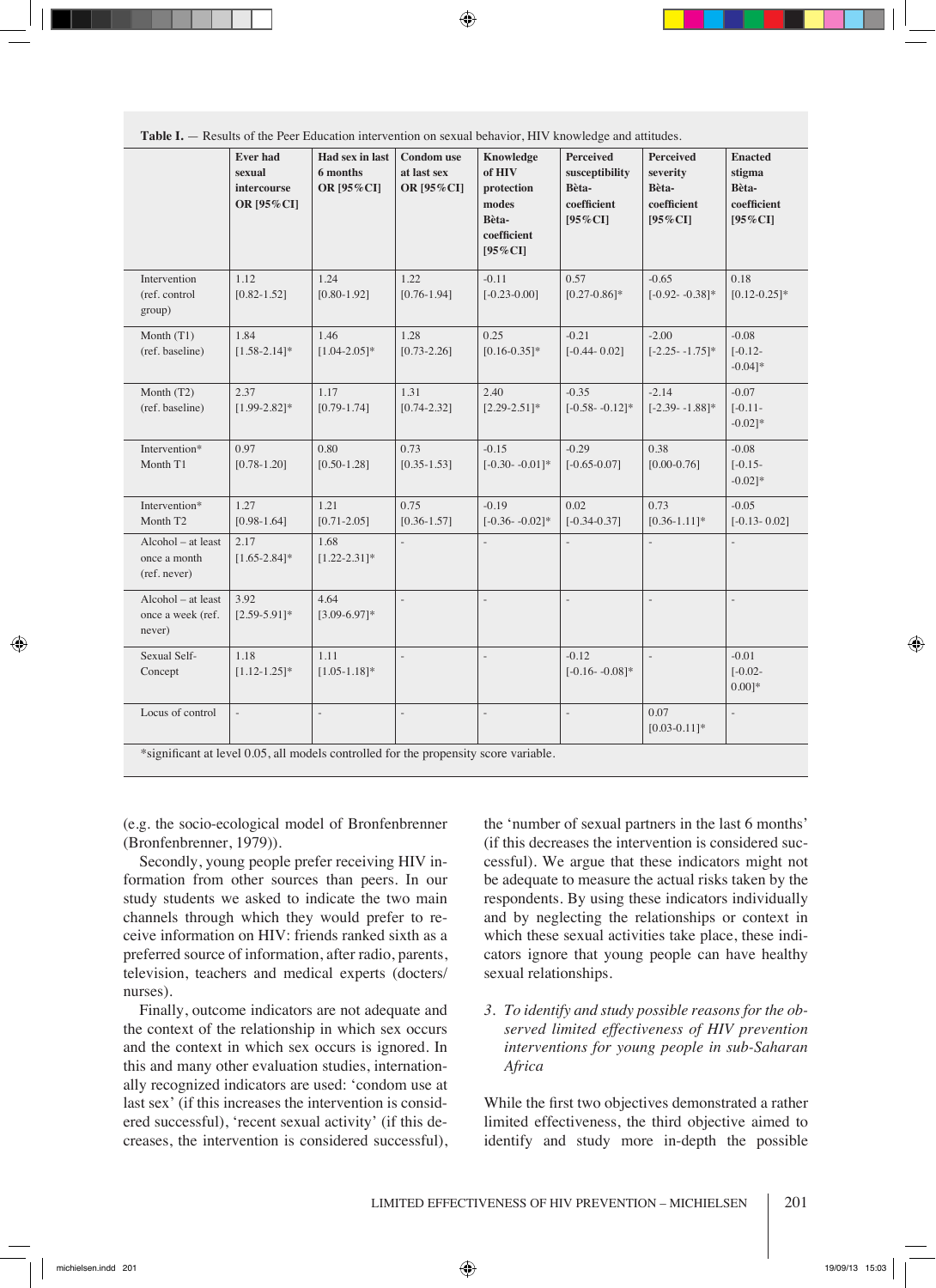reasons for this limited effectiveness of HIV prevention interventions for young people in sub-Saharan Africa. More specifically, we studied:

- the profile of active participants in interventions (data not presented here)
- the determinants of sexual behaviour of young people
- the theoretical underpinnings of HIV prevention interventions

This objective mainly relied on studies taking place in Rwanda and on literature.

3.1. Determinants of young people's sexual behavior

A possible explanation of the limited effectiveness of HIV prevention interventions could be that the interventions do not address the right topics to make young people change their behaviour. Since sexuality and sexual relationships are inherently embedded in a social context, a thorough contextualized understanding of young people's perceptions on sex and relationships is essential for formulating effective SRH promotion interventions. However, few studies on sexuality of youth in Africa go beyond describing HIV risk related behaviours. We undertook two studies on determinants of young people's sexual health, focussing on different levels.

Firstly, we aimed to gain a thorough understanding of young Rwandans' perceptions on sexuality and relationships, by analysing the stories they spontaneously write about sexuality and relationships. This allowed to identify factors that young people themselves indicate to be important in their sexual decision making and allows to analyse their particular vulnerability for HIV infection and poor sexual and reproductive health.

Secondly, focusing on the environmental level, we assessed the link between being out-of-school on the one hand and HIV status and risky sexual behaviour on the other hand, thereby uncovering the protective/hazardous effect of schooling for young people. This study aims to demonstrate the important role of structural level factors on young people's HIV status, sexual and reproductive health and sexual behaviour. To this end, we undertook a literature review of descriptive studies in East and Southern Africa.

# 3.1.1. Complexity of young people's sexual behaviour

One of the hypotheses of the observed limited effectiveness of HIV prevention interventions for young people in sub-Saharan Africa, and in Rwanda

in particular, is that HIV prevention interventions do not address the right topics to make young people change their sexual behaviour. Hence, a study into the factors that determine this sexual behaviour is advisable, but complex and sensitive. The main objective of this study was to gain a thorough understanding of young Rwandans perceptions on sex and relationships. More specifically the study aimed to: (i) assess young Rwandans' vulnerability for poor sexual and reproductive health and (ii) to formulate recommendations for interventions that more directly address young people's needs. Given the exploratory nature of such a study, we opted for a qualitative approach. This allows to uncover hidden and underlying factors that influence sexual decision making, and allows to get an in-depth understanding of the perspectives of the study population. There were several concerns for collecting data among in-school Rwandan youth using on the sensitive topic of sexuality and relationships traditional qualitative methodologies. Since the majority of the students live in boarding schools, without privacy, using a diary method was not appropriate because of the lack of safe storage spaces. An essay method, asking young people to write an essay on a particular subject would have the downside that students would only be able to express their ideas on one particular (imposed) moment. We sought a way in which young people could freely and voluntarily express their ideas on paper without having to store their written documents in an unsafe place. The idea of a mailbox emerged, which offered the advantages of anonymity and spontaneity.

Mailboxes were installed in five secondary schools in Rwanda and students were invited to write about their ideas, secrets, wishes, desires and fears on sexuality and relationships. In total, 186 letters were collected, of which 154 were relevant to the topic. Analysis was done in QSR NVivo 9 (QSR International Pty Ltd, Melbourne, Australia).

Letters written by Rwandan young people in the qualitative mailbox technique, revealed a large number of determinants of sexual behaviour, ranging from personal factors (e.g. puberty, knowledge) over inter-personal factors (e.g. type of sexual relationships) and environmental factors (e.g. school) to social and cultural factors (e.g. norms, economic factors, gender), demonstrating the complexity of sexual behaviour of young people.

The letters found a dominance of two types of sexual relationships: experimental sex taking place unprepared among same-age youth and driven by sexual desire, and transactional sex, where young people have sex with an (often older) partner in exchange for money or goods and driven by peer pressure to possess the right material goods. While these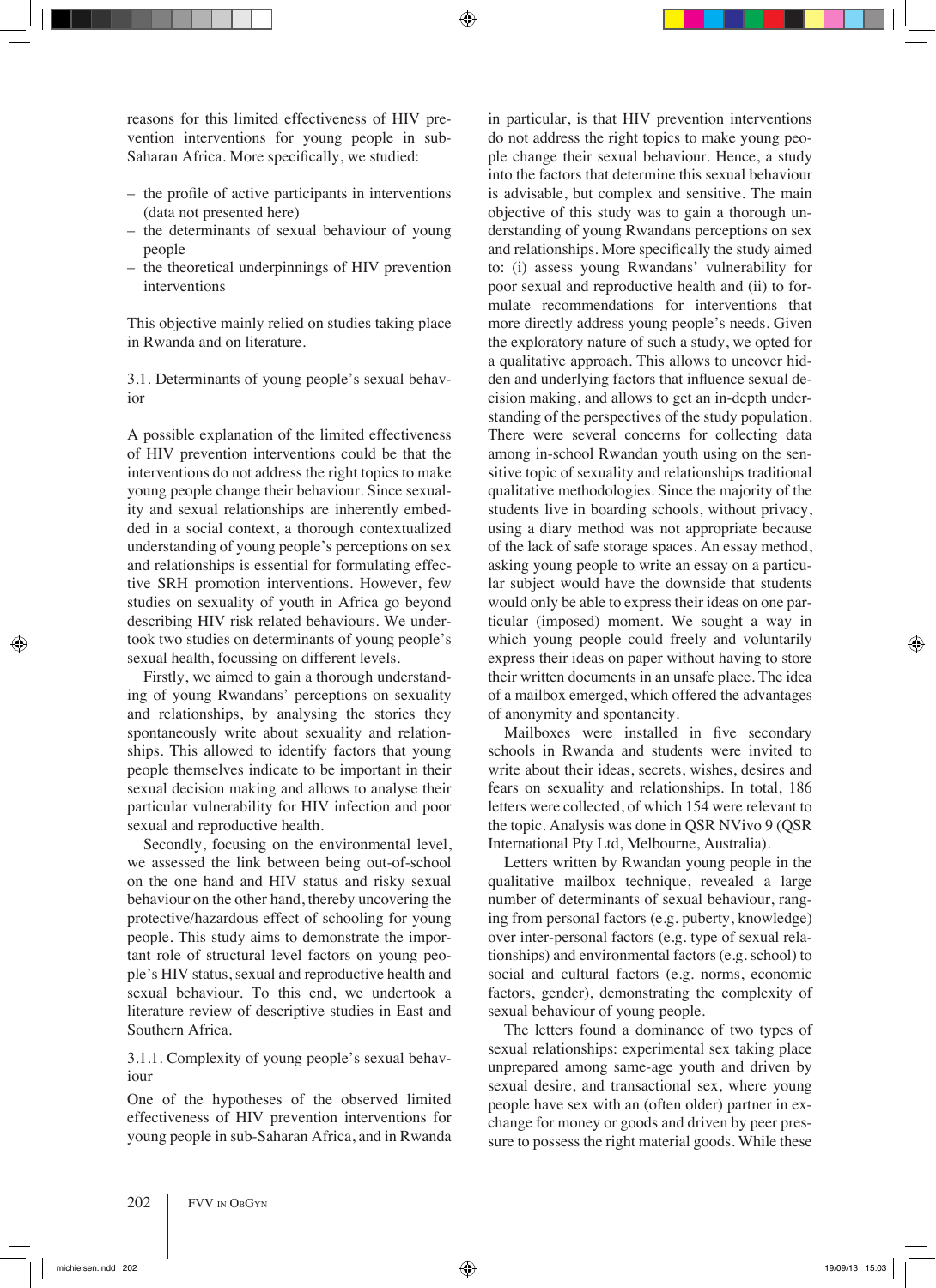types of relationships and contextual factors put young people at risk for HIV infection, they were not dealt with in the intervention. The letters also clearly demonstrated that the young people do not have the necessary capacity to deal with the risks occurring from these relationships: they do not receive adequate support from important adults (i.e. parents and teachers), they have limited general biological knowledge, and the health services are often stigmatizing towards young people. Furthermore, we found that a number of structural factors as gender, societal norms and economic factors strongly influence young people's sexual behaviour.

We can conclude that the vulnerability of young people is determined by a complex interrelated web of mutually reinforcing factors. These factors carry different weights for different individuals and groups and in different situations. To be effective, interventions need to deal with these dynamic influencing factors. Targeting younger children with key messages on sexuality and relationships, before the complex physical and emotional process of sexual identity construction starts, might be a first step in making adolescents more able-bodied to deal with their vulnerability. Furthermore, research into the importance of the factors influencing this vulnerability could help in prioritizing intervention strategies. Next to prevention messages for larger groups, the vulnerability of adolescents – prone to peer pressure and doubt – calls for an individual approach. The creation of a 'safe haven' for them to be able to ask these questions and express their concerns is essential.

#### 3.1.2. The role of structural factors: education (Stroeken et al., 2012)

To study the role of these determining factors influencing young people's sexuality, we studied one, often mentioned, factor in more detail: education. We assessed the link between being out-of-school on the one hand and HIV status and risky sexual behaviour on the other hand, thereby uncovering the protective/hazardous effect of schooling for young people. To this end, we undertook a literature review of descriptive studies in East and Southern Africa.

We found that in-school youth have less HIV and demonstrated less risky sexual behaviour than outof-school youth. Out-of-school youth was significantly associated with risky sexual behaviour, more precisely with early sexual debut, high levels of partner concurrency, transactional sex, age-mixing, low risk perception, a high lifetime number of partners, and inconsistent condom use. Being-in-school not only raises health literacy; the in-school (e.g. age-near) sexual network may also be protective, an effect which the better-studied (and regionally less significant) variable of educational attainment cannot measure.

3.2. To assess the theoretical assumptions used to change behaviour in HIV prevention interventions for young people in sub-Saharan Africa (Michielsen et al., 2012)

One of the conclusions of our literature review and meta-analysis was that the observed limited effectiveness might stem from flaws in the assumptions underlying HIV risk reduction interventions. We undertook a study assessing the theoretical underpinnings of HIV prevention interventions for young people in sub-Saharan Africa. Using a systematic literature, we assessed the theoretical underpinnings of existing HIV prevention interventions for young people in sub-Saharan Africa.

Based on pre-defined search criteria, the literature search initialy identified 1073 article titles and/ or abstract. After analysis of title and abstract using clear inclusion criteria, we reviewed 73 full-text publications. In total, evaluations of 34 studies met the inclusion criteria, reported on in 38 articles.

About three quarters of the studies  $-25$  of  $34$ mention having used at least one theory. In total, 19 different theories were mentioned 42 times. Several stated they had applied two or more theories, with three papers reporting that the intervention design drew on three theories. Three behavioural theories were found to be at the basis of most interventions: social cognitive theory  $(n = 13)$ , theory of reasoned action/planned behavior  $(n = 7)$  and health belief model  $(n = 6)$ . Assessment of the concepts used in the interventions not explicitly mentioning the use of a theory indicated that they also have operated from an assumption that knowledge, attitudes, beliefs and/or role models determine sexual behaviour.

Of 25 interventions that mentioned a theory, 7 said the theory was used to both inform the content of the intervention (e.g. the curriculum) and to inform the evaluation or questionnaire design. In 13 studies, theory was reportedly used only to inform the intervention content, and in 4 only for designing the evaluation or questionnaire.

Only three articles provided information on why a particular theory was selected, nine authors limited themselves to a brief explanation of the theory itself and the remainder did not provide any information on theory selection.

Theory-based interventions were not more effective than non-theory based interventions.

While theories could provide guidance in simplifying this complex behaviour and in identifying key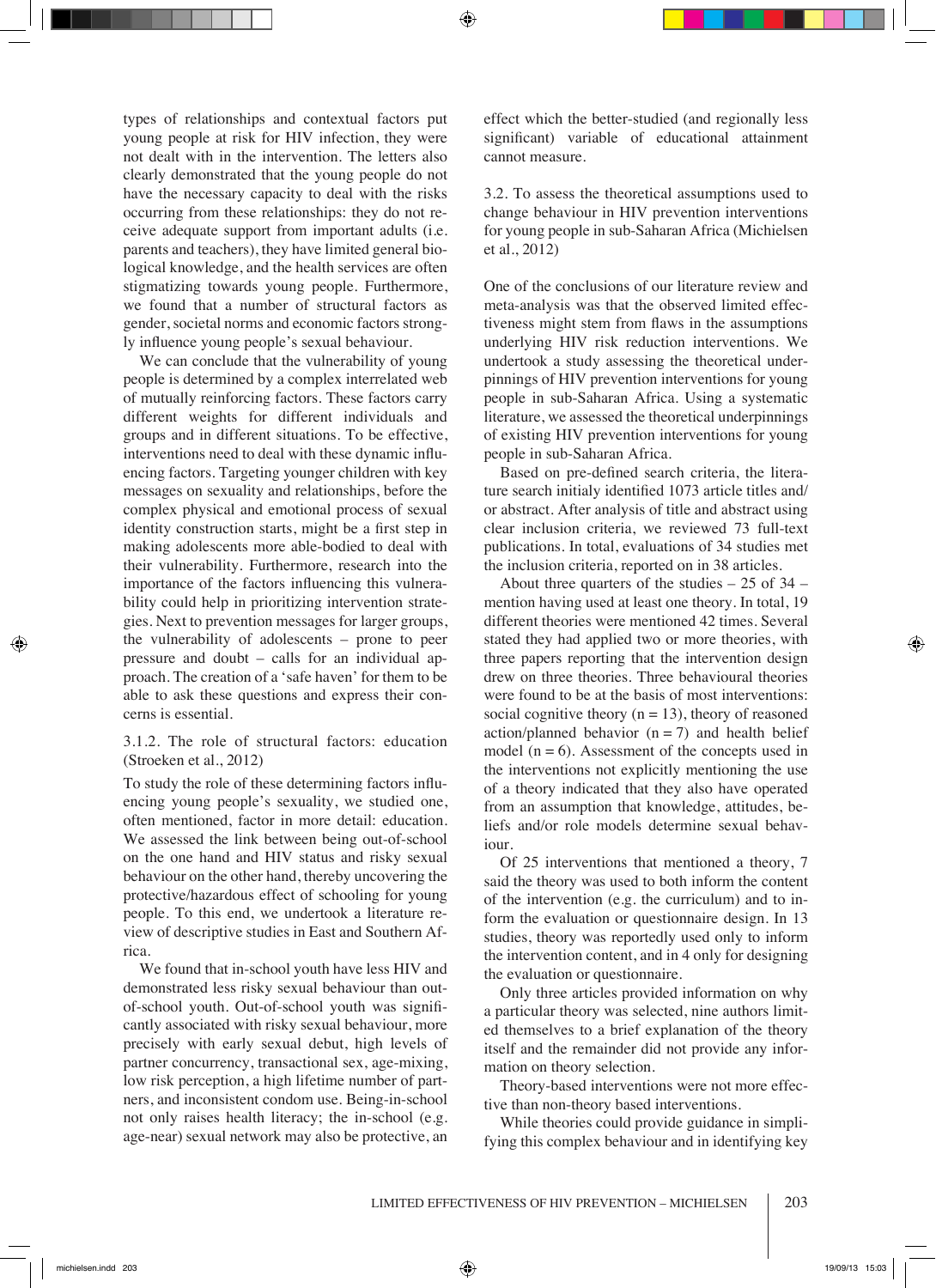determinants, their focus remains on individual cognitions, such as HIV related knowledge and attitudes, simplifying sexual behaviour too much. To face the complexity of young people's sexual behaviour, interventions often resort to causal reductionism and simple, often (unconsciously) moralising messages. While such cognitive behavioural models can explain the links between intention and behaviour, particularly at an intra-personal level, they are less able to account for inter-personal and contextual factors related to the complexity of sex, the experience of youth and disparities in social, cultural and economic realities of youth in sub-Saharan Africa.

#### **Discussion**

Given the high burden of HIV on young people in sub-Saharan Africa, the main objective of this study was to improve the effectiveness of HIV prevention interventions for young people in sub-Saharan Africa. To that end, we assessed the overall effectiveness of such interventions, identified reasons for their success/failure, and subsequently studied areas for improvement.

Three decades of developing, implementing and evaluating HIV prevention programmes for young people in sub-Saharan Africa has not resulted in a 'gold standard' intervention. Both on the macrolevel (meta-analysis) and the micro-level (peer-led interventions) no convincing evidence was found of the effectiveness of these interventions in reducing sexual risk behaviour of and HIV incidence in the target population.

On the other hand, UNAIDS reports that HIV incidence declined among young people in 21 countries with generalized epidemics between 2001 and 2009 and that these reductions occurred amid signs of changes in sexual behaviour (later sexual debut, reduction of multiple partnerships and increase of condom use at last sex) (The International Group on Analysis of Trends in HIV Prevalence and Behaviours in Young People in Countries most Affected by HIV, 2010; UNAIDS 2011b). This means that young people are changing their behaviour, but that these changes are hardly observed as the results of HIV prevention interventions. In this section, we will elaborate on the possible reasons for the observed limited effectiveness of HIV prevention interventions on sexual risk behaviour of young people in sub-Saharan Africa.

The observed limited effectiveness of HIV prevention interventions in sub-Saharan Africa in changing young people's sexual behaviour and reducing HIV incidence cannot be attributed to one single cause. Based on our studies and literature, we identified two main mechanisms:

- factors related to the intervention: intervention design (content and objectives) and intervention implementation (reach and approach);
- factors related to the evaluation: evaluation design and evaluation outcomes.

All aspects are discussed hereafter, followed by recommendations.

# *Factors related to the intervention*

Interventions focus too much on cognitions on the individual level, ignoring other determinants of sexual behaviour, making it possible that they are doomed from the outset, simply because it is immensely difficult to alter individual's sexual behaviour in the presence of static community norms and social and cultural factors.

#### Intervention design

Sexual decisions depend on interlinked personal factors, partner characteristics, type of relationship, the proximate context (e.g. school, family) and the more distal social and cultural context (e.g. norms, gender, poverty) (Fig. 2). Seen from an ecological viewpoint, it is clear that interventions mainly focusing on personal HIV knowledge, attitudes and skills can only have limited effects on sexual behaviour. Recognizing the complexity and heterogeneity of sexual behaviour, theory could provide guidance in simplifying this complex behaviour and in identifying key determinants. However, the implicit assumptions made by many HIV prevention interventions might simplify sexual behaviour too much.

Reducing sexual risk behaviour among young people is essential in reducing HIV incidence, however, the extent to which changes in sexual behaviour are reflected in changes in HIV incidence also depends upon relational and contextual factors. Otherwise put, the same behaviour does not result in the same risk for HIV infection in every relationship or context. In order to have a high impact, interventions should focus on the most risky behaviour(s) of their target population, and its dominant predictors, and should consider the position of the target population within the dynamic sexual network through which HIV is spread (Hallett et al., 2007).

By analysing existing data on the determinants of this complex behaviour and their pathways, and by gathering additional information, researchers should make unprecedented efforts to develop more effective interventions. Interventions should be population- and context-specific, requiring renewed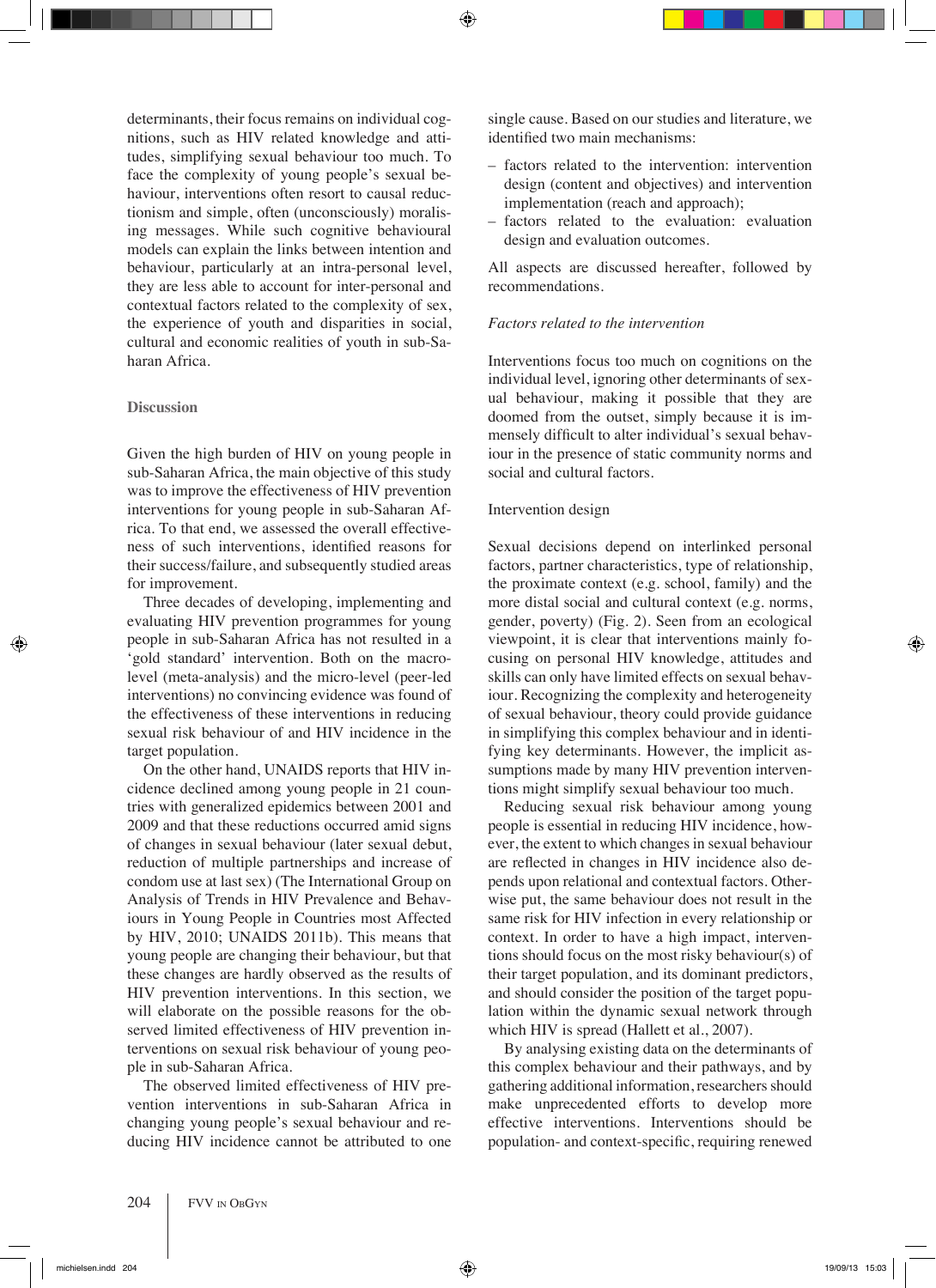attention to the first phase of intervention planning: the situation analysis and needs assessment.

#### Implementation

The observed limited effectiveness of HIV prevention interventions for young people in sub-Saharan Africa is not responded to by extensive (published) process evaluations. Little is known about the implementation quality of interventions; in evaluation studies, implementation aspects are rarely or concisely reported upon. Scientific papers reporting uniquely on the implementation of interventions are even rarer; it seems that only large trials and study groups can afford to invest extensively in evaluating the process of developing and implementing HIV prevention interventions (Kinsman and Harrison, 1999; Jewkes et al., 2006; Pronyk et al., 2006; Pettifor et al., 2007; Cowan et al., 2008; Jewkes et al., 2010; Renju et al., 2010). Furthermore, process evaluations are more difficult to get published in scientific journals than outcome evaluations – while only one journal is specifically focused on implementation science for health interventions, a large number of journals are interested in outcome evaluations of health interventions. The limited word count that applies to most journals hinders that both evaluation types are presented together.

Monitoring interventions is essential in understanding their effectiveness. Evaluators, intervention managers and scientific journal editors should become aware of the importance of making the processes of intervention development and implementation publicly accessible, in order for others to learn from successes and failures.

# Recommendations

Existing data should be used, and new information needs to be collected, on what determines sexual behaviour of young people and how. Since it is difficult to address all factors that influence vulnerability in a single behavioural intervention, research into the importance of the factors influencing vulnerability and risk could help in prioritizing strategies.

Equally important is to study the causal pathways through which factors influence young people's sexual behaviour and HIV prevalence. This is essential both for intervention development (what are the determining factors of risky sexual behaviour and how can they be influenced) and intervention evaluation (which can then measure relevant intermediate determinants of sexual behaviour).

Given that sexual behaviour is context-specific, interventions should be designed to take into account the target populations' specificities. Hence, the process to arrive to the intervention deserves a central place in HIV prevention – e.g. start with a situation analysis and needs assessment and use a participatory approach to develop a context-specific intervention including key stakeholders and taking into account past, ongoing and planned interventions. We also argue to study the use of an alternative, less judgmental, and more empowering, intervention outcome in HIV prevention interventions for young people in sub-Saharan Africa: making young people sexually competent, stimulating them to be sexually responsible, making sure sexual intercourse is characterised by absence of coercion and regret, autonomy of decision, and use of a reliable protection method (Wellings et al., 2001).

Interventions should be regularly monitored and adjusted if necessary, as an integral part of the implementation and evaluation process. In the preparatory phase of the intervention, intervention planners should study the preferred information sources and activities of the target population and adapt the intervention accordingly. The choice of an intervention strategy should be done in concordance with other activities taking place in the region. In order to increase collaboration between and among intervention planners, researchers and evaluators (Bertozzi et al., 2008; Gupta et al., 2008; Laga et al., 2012), we propose the development of a central online repository that gathers information on interventions (e.g. content, set-up), monitoring and process evaluations (e.g. implementation issues and solutions) and effectiveness evaluations (e.g. evaluation designs, outcome measures) (Plummer et al., 2011).

# *Factors related to the evaluation*

While we identified several flaws in intervention design and implementation, that may explain the observed limited effectiveness of HIV prevention interventions for young people in sub-Saharan Africa, UNAIDS data report that "young people are leading the HIV prevention revolution" and that reductions in HIV prevalence coincide with changes in sexual behaviour among young people. Therefore, we cannot exclude that interventions do have an effect on young people's sexual behaviour, but that evaluations do not succeed in demonstrating this effect.

#### Design

An overview of evaluations of HIV prevention interventions for young people in sub-Saharan Africa demonstrates few commonalities in study design,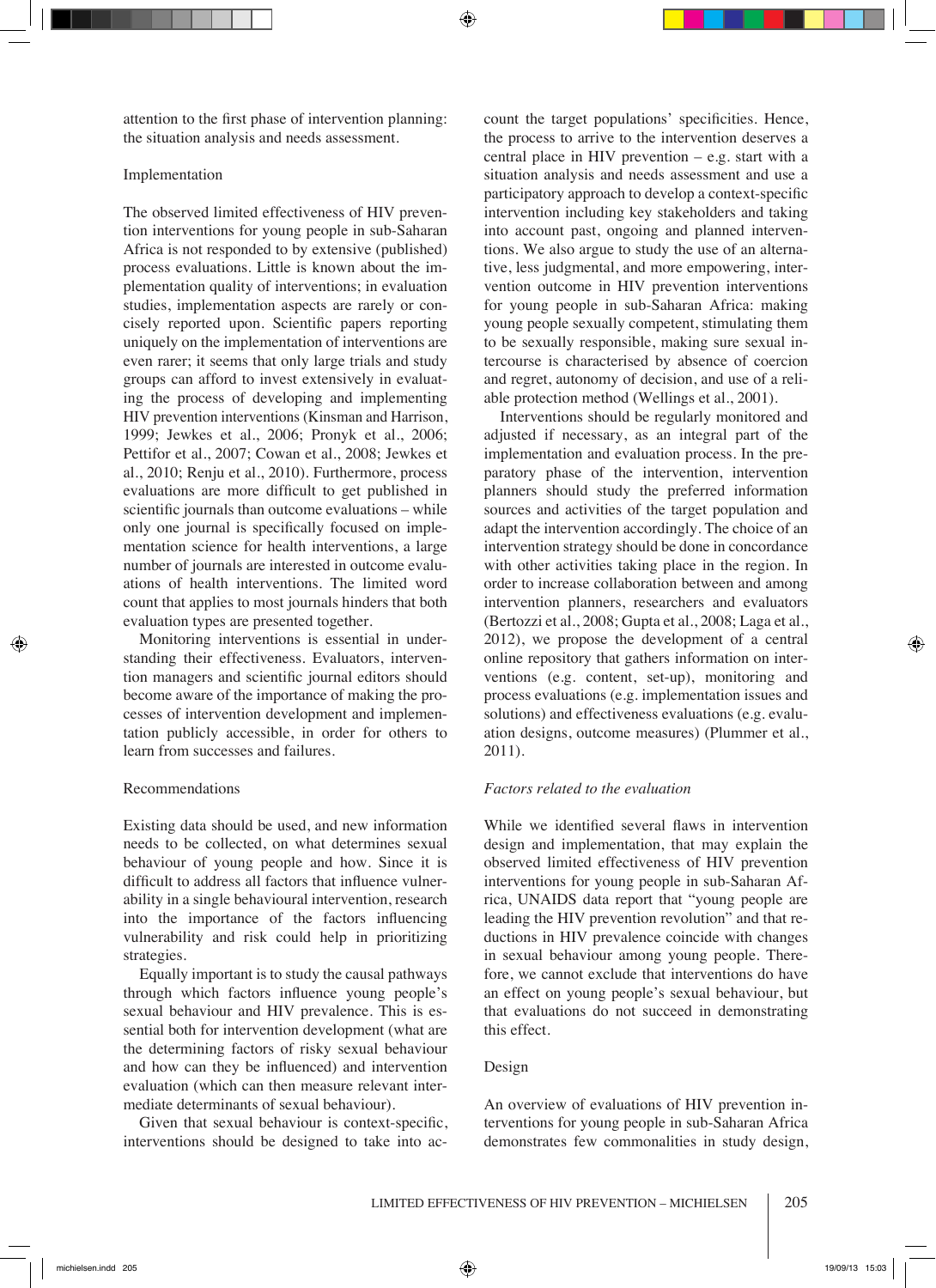

*Fig. 3.* — Determinants of sexual behaviour of young people identified in this doctoral research study

perhaps suggesting that there is little consensus on the optimal approach and that few studies have built upon previous knowledge in a linear way.

Randomized controlled trials are considered the gold standard for determining cause-and-effect relationships. However, their use in measuring the effectiveness of HIV prevention interventions on sexual behaviour is often compromised by the complexity of the real life situation in which these interventions take place. The long causal pathway in changing sexual behaviour and the multitude of influencing contextual factors hinder evaluators to assign changes to the intervention. While the ultimate objective of the interventions is to reduce HIV incidence among young people, this is difficult to assess due to the large sample size necessary to measure changes in HIV incidence. An additional challenge of evaluation studies, not only RCTs, is making sure the evaluation is sufficiently powerful. Problems with the correct use of evaluation designs might lead to false conclusions, while insufficiently powered evaluations or short-term measurements may hide actual effects.

Even though RCTs are still considered by many to be "the cornerstone of the evidence needed to support implementation of HIV prevention programmes" (Hayes et al., 2010) and "will remain the most rigorous and convincing intervention study design" (Ross, 2010), we follow Laga et al. (2012) when she "advocates for realism and pragmatism when it comes to generating more convincing evidence to guide prevention programming" and proposes "plausibility designs" as an alternative.

#### Outcomes

We argue that the indicators currently used to measure this sexual risk behaviour are not a correct reflection of the actual risk taken, since they are taken out of the context of the relationship and network in which they take place. It is possible that interventions do change sexual behaviour, but that these changes are not observed due to flaws in the evaluation design and indicators used.

Alternative evaluation designs should be formulated, combining different evaluation approaches mirroring the intervention process ("combination evaluation"), and studying plausibility of effectiveness, rather than probability. In order to adequately measure sexual risk, composite contextualized indicators have to be developed combining aspects of transmission (including relational characteristics), exposure and infectiousness.

#### Recommendations

Researchers should invest in developing alternative, innovative, evaluation approaches that allow more flexibility and can better interpret results in the presence of societal changes and other influences on sexual behaviour. This includes that evaluating an intervention should not be limited to outcome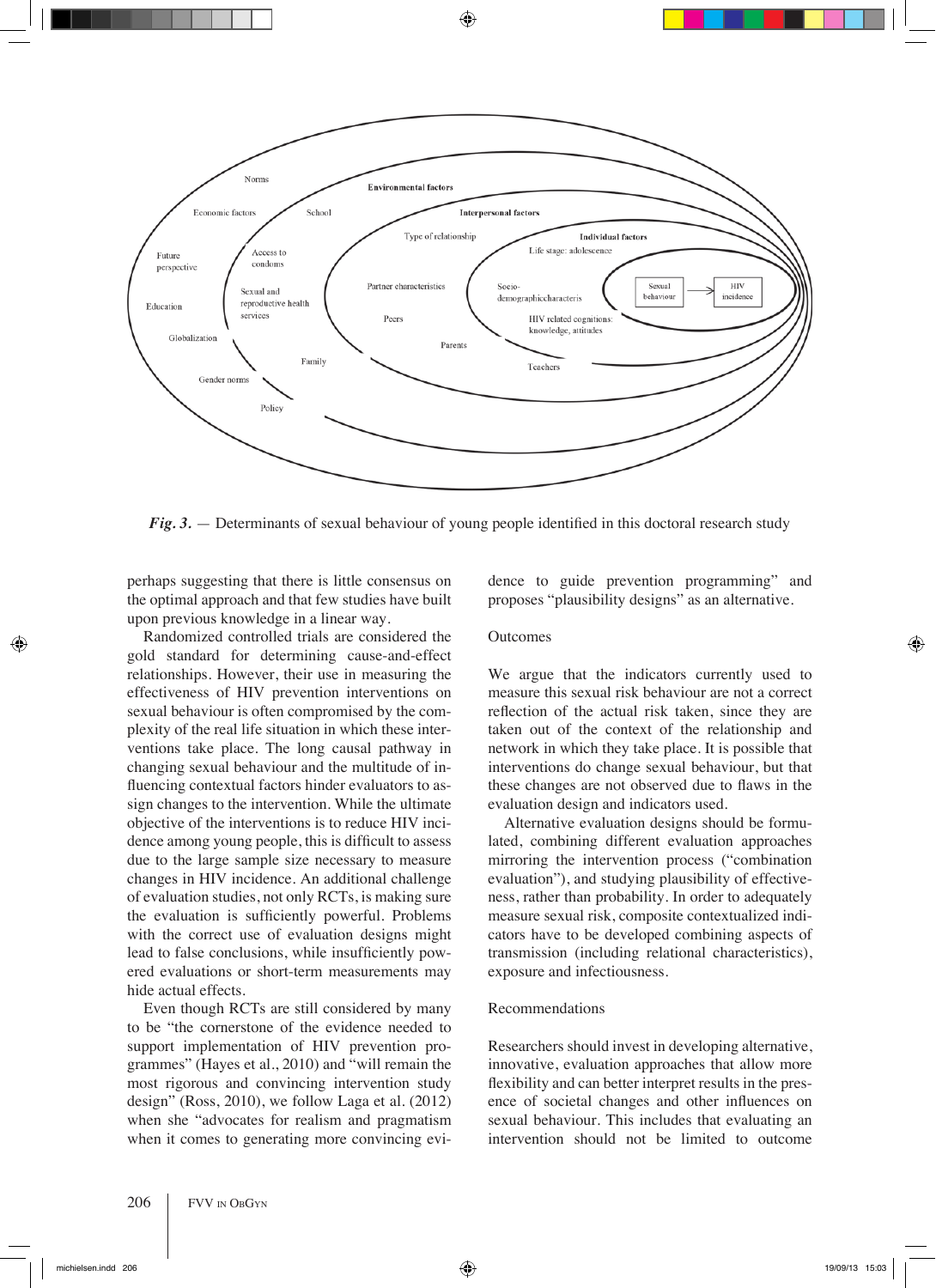effectiveness, but should parallel the intervention process, including the essential phases of intervention development and implementation. Given the complexity of real life, context specific, HIV prevention interventions, studying interventions' effectiveness requires a creative combination of alternative approaches ("combination evaluation"), studying plausibility of effectiveness, rather than probability: process analysis and monitoring should be triangulated with (quasi-)experimental designs and other information sources as e.g. populationbased surveys and statistical modeling (Laga et al., 2012). The latter can also assist programme developers and evaluators in understanding the expected effect of the intervention on HIV incidence.

Too often, these sexual behaviours are extracted from their context and measured in single variables. Complementing these indicators with newly developed contextualized, composite sexual behaviour measures is essential to measure the real risks young people are taking, and hence, the true effectiveness of interventions. Composite indicators should include three aspects: exposure (relationship and partner characteristics), transmission (type of sex and protective measures) and infectiousness (HIV infection and stage of infection of the partners).

#### **Conclusion**

The conclusions and recommendations mainly affect five parties: researchers, intervention managers, evaluators, funders and scientific journal publishers. Accepting the complexity of sexual behaviour of young people, also means dealing with a considerable degree of uncertainty and flexibility. Intervention development, implementation and evaluation are to be considered inseparable: results of effectiveness evaluations should be considered of little use is no information is provided on the intervention or its implementation and vice versa. Since the evaluation should be an integral part of the intervention, intervention managers and evaluators need to work in close collaboration, without suspicion. Donors have to accept that a complex intervention cannot be designed beforehand, but requires a process approach that maps risky behaviours, dominant predictors, causal pathways and key stakeholders. This pre-intervention research should be considered a fundamental part of the intervention and donors should be aware that effectiveness depends on this phase, hence funding should be made available. In this process, reality, and not morality, should be at the forefront: young people should be approached as responsible individuals who are able to make their own decisions and need to be made competent to ensure their choice to (not) have sexual intercourse is made autonomous, without coercion or regret and with the necessary in-depth knowledge of risks. This requires a change in attitudes of all stakeholders involved. A complex intervention approach also means that the intervention is monitored and can be changed during its course, resulting in the need for flexible, mixed and triangulated evaluation approaches ("combination evaluation") and flexible funding strategies. Scientific journals have the responsibility to make innovative approaches public, even though they might not be considered most rigorous by current scientific standards, as well as allow for elaborate reports on intervention development and implementation. We are convinced this can be done if all parties remain conscious of the ultimate objective; eradicating HIV among the important and vulnerable population of young people.

# **What is already known?**

- Reducing sexual risk behaviour in adolescents is crucial in tackling the HIV epidemic
- There is a paucity of evaluated HIV prevention interventions for young people especially in SSA and the quality of evaluation design is low
- Interventions generally succeed in increasing knowledge
- Their effectiveness on changing attitudes and self reported behaviour is less or ambiguous
- Their effectiveness to reduce HIV incidence has not been shown

# **What is new in this research?**

- Young people do not have the capacity to deal with the risks occurring during experimental and unprepared sex and sex with an older partner in exchange for money or goods, the 2 dominant types of sexual relationships among adolescents
- Interventions often resort to causal reductionism and simple moralizing messages, but they do not account for the complex interpersonal and contextual factors of sexual behaviour

# **Remaining or new questions**

- More research is needed on what determines sexual behaviour of young people, especially before planning a prevention intervention, in order to make the interventions population- and context specific
- Alternative and innovative evaluation approaches should be developed which can better interpret intervention results in the presence of societal changes and other influences on sexual behavior.

N. Dhont